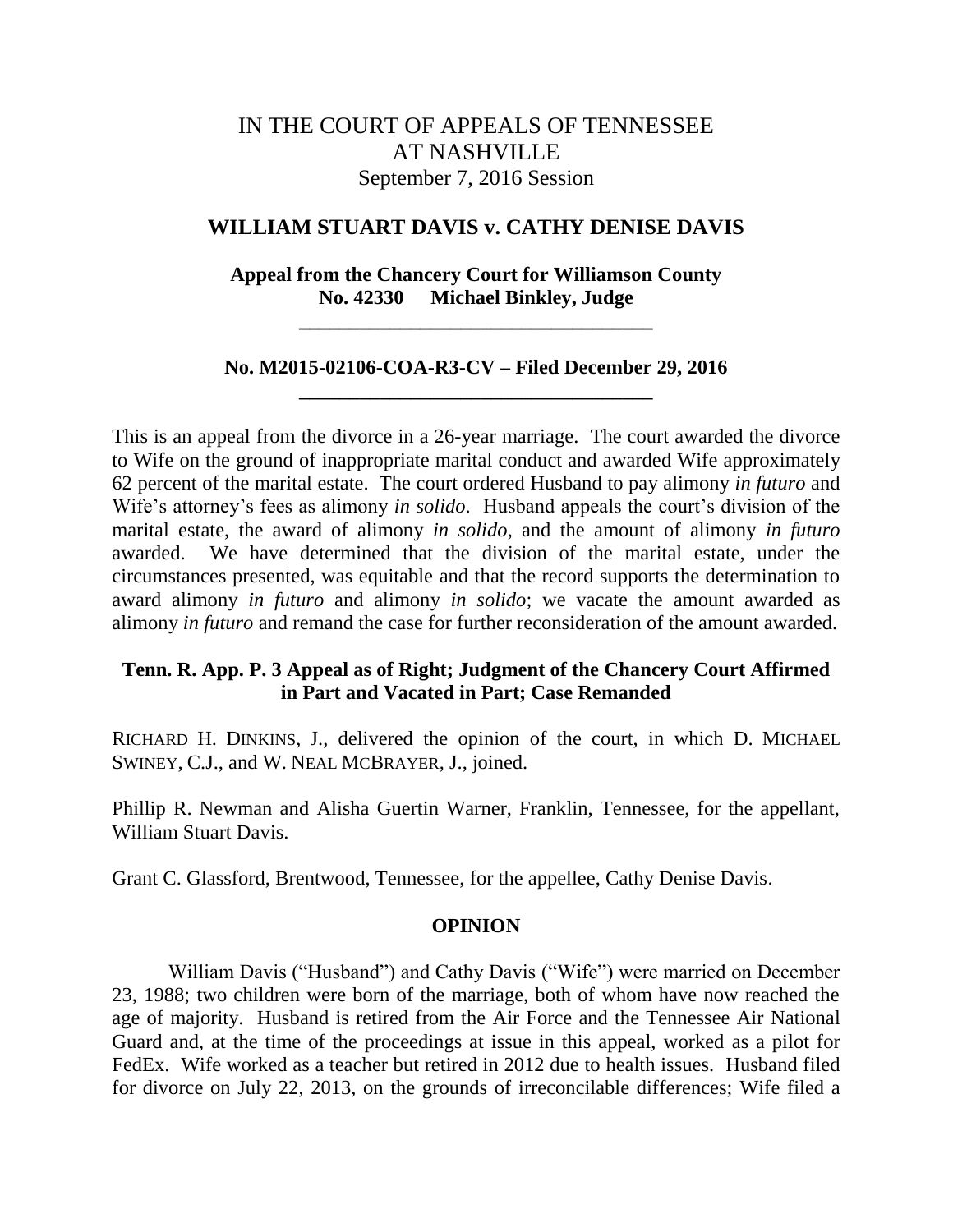counter-complaint on March 4, 2014, citing irreconcilable differences and Husband"s inappropriate marital conduct. Husband amended his complaint on March 25, 2015, to add inappropriate marital conduct as a ground as well. Mediation was not successful, and a trial was held on April 1, 2015, at which Husband, Wife, and Joseph Leocha, who prepared the couple"s tax returns during their marriage, testified. Wife turned 52 on the day of trial; Husband was 51. At the request of the court, the parties filed a joint statement of assets and liabilities. On April 23, the court announced its findings of fact and conclusions of law.

On June 12, 2015, the trial court entered an order granting a divorce to Wife on the grounds of inappropriate marital conduct. The court classified and divided the marital property and debts and proceeded to award Wife alimony *in future* in the amount of \$4,500 per month until Husband's 60th birthday, at which point it would decrease to \$2,500 per month until his 65th birthday, when it would decrease to \$2,000 per month until Wife's death or remarriage or Husband's death. As unspecified "additional alimony," the court ordered that Husband pay Wife"s COBRA conversion premium for three years. Husband was also ordered to pay \$20,000 as alimony *in solido* for Wife"s attorney's fees.

Husband filed a motion to alter or amend. Pertinent to this appeal, he requested that the court amend the final decree to provide that he was awarded the entire balance of funds in one of the couple"s bank accounts, rather than the 26 percent share he had received, and also that the c ourt remove the obligation that he pay alimony *in solido*. The trial court denied Husband"s motion with respect to the bank account but granted the motion in part by reducing the amount of alimony *in solido* Husband owed.

Husband appeals the division of the marital estate and the award of *alimony in futuro* and *in solido*.

### **I. STANDARD OF REVIEW**

We review the trial court's findings of fact *de novo*, with a presumption that the findings are correct unless the evidence preponderates otherwise. Tenn. R. App. P. 13(d); *Armbrister v. Armbrister,* 414 S.W.3d 685, 692 (Tenn. 2013); *Kendrick v. Shoemake,* 90 S.W.3d 566, 570 (Tenn. 2002). Our review of matters of law is *de novo*, affording no presumption of correctness to the trial court's conclusions. *Armbrister*, 414 S.W.3d at 692; *Kendrick,* 90 S.W.3d at 569-70.

### **II. ANALYSIS**

### **A. Division of the Marital Estate**

Husband contends that the division of the marital estate was inequitable because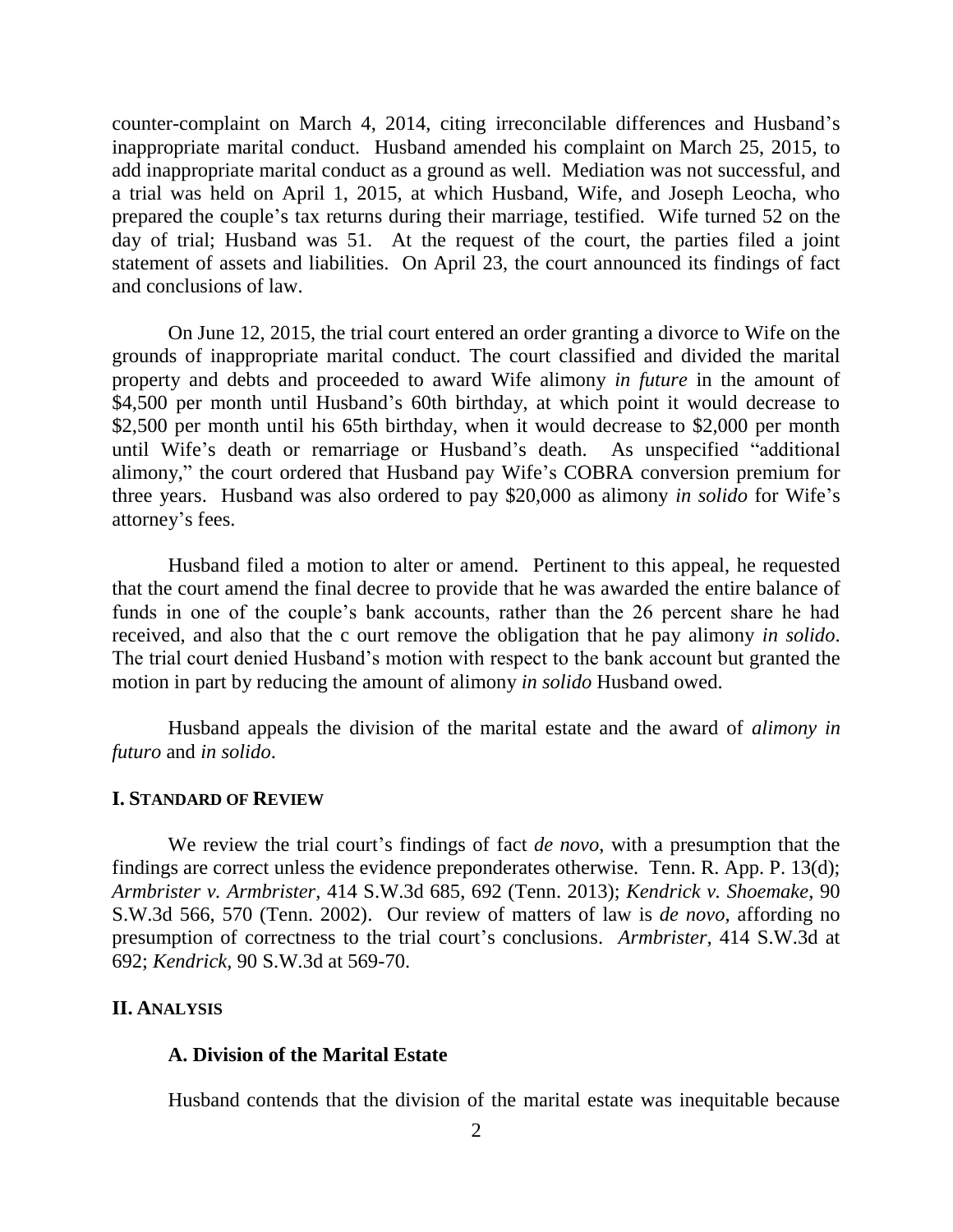the court "placed too great of an emphasis on [Husband"s] separate property."

In *Batson v. Batson*, we explained that:

A trial court"s division of marital property is to be guided by the factors contained in Tenn. Code Ann.  $\frac{1}{8}$  36-4-121(c).<sup>[1]</sup> However, an equitable property division is not necessarily an equal one. It is not achieved by a mechanical application of the statutory factors, but rather by considering and weighing the most relevant factors in light of the unique facts of the case.

769 S.W.2d 849, 859 (Tenn. Ct. App. 1988). On review, "[a]n appellate court is "disinclined to disturb the trial court"s decision unless the distribution lacks proper evidentiary support or results from some error of law or misapplication of statutory requirements and procedures."" *Watson v. Watson*, 309 S.W.3d 483, 495 (Tenn. Ct. App. 2009) (quoting *Martin v. Martin,* 155 S.W.3d 126, 129 (Tenn. Ct. App. 2004)).

In making equitable division of marital property, the court shall consider all relevant factors including:

(1) The duration of the marriage;

(2) The age, physical and mental health, vocational skills, employability, earning capacity, estate, financial liabilities and financial needs of each of the parties;

(3) The tangible or intangible contribution by one (1) party to the education, training or increased earning power of the other party;

(4) The relative ability of each party for future acquisitions of capital assets and income;

(5)(A) The contribution of each party to the acquisition, preservation, appreciation, depreciation or dissipation of the marital or separate property, including the contribution of a party to the marriage as homemaker, wage earner or parent, with the contribution of a party as homemaker or wage earner to be given the same weight if each party has fulfilled its role;

(B) For purposes of this subdivision (c)(5), dissipation of assets means wasteful expenditures which reduce the marital property available for equitable distributions and which are made for a purpose contrary to the marriage either before or after a complaint for divorce or legal separation has been filed.

(6) The value of the separate property of each party;

(7) The estate of each party at the time of the marriage;

(8) The economic circumstances of each party at the time the division of property is to become effective;

(9) The tax consequences to each party, costs associated with the reasonably foreseeable sale of the asset, and other reasonably foreseeable expenses associated with the asset;

(10) The amount of social security benefits available to each spouse; and

(11) Such other factors as are necessary to consider the equities between the parties.

<sup>&</sup>lt;sup>1</sup> Tennessee Code Annotated section 36-4-121(c) provides: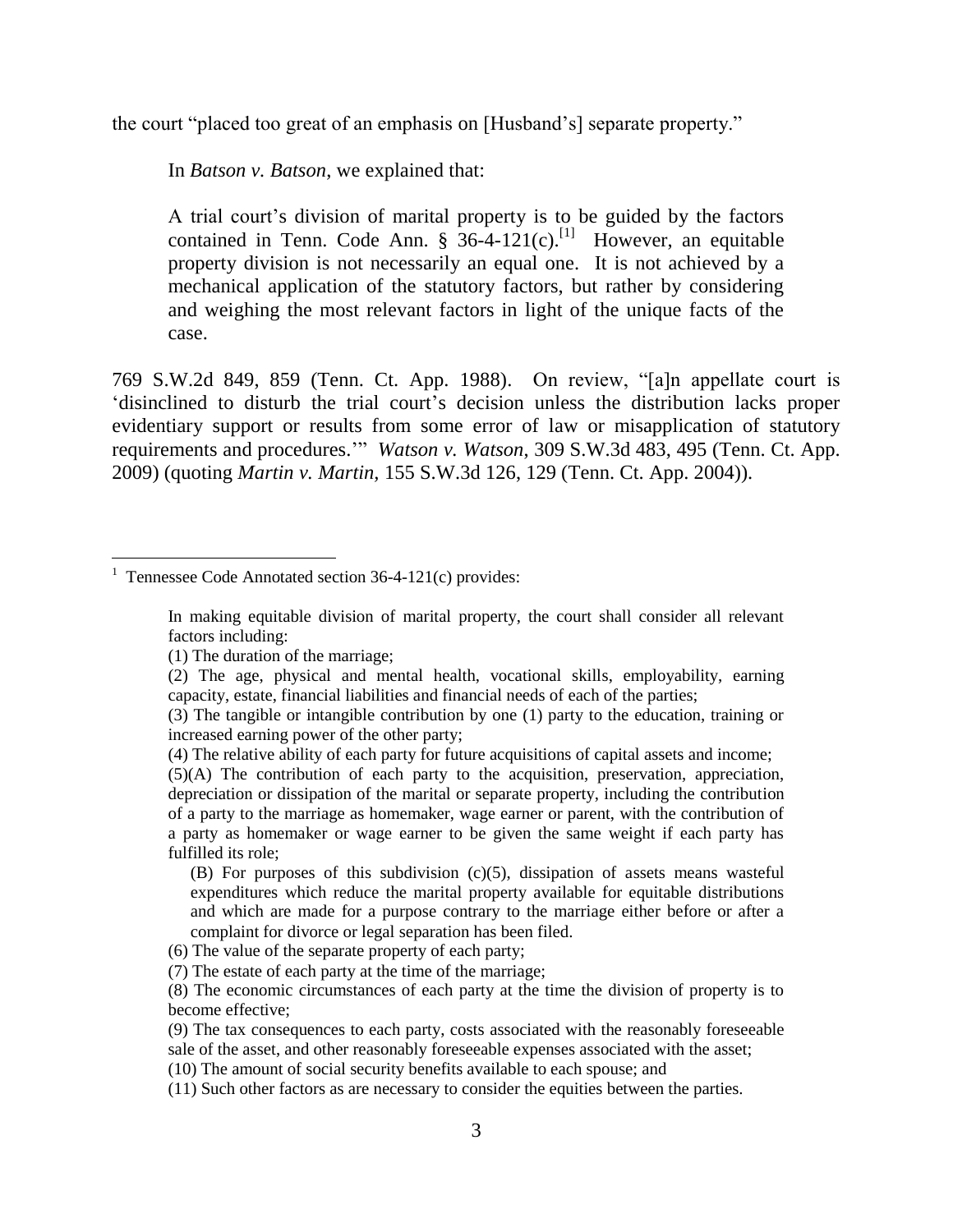Prior to dividing the assets, the court considered the factors listed at section 36-4- 121(c) and made findings with respect to factors  $(1)$ ,  $(3)$ ,  $(4)$ ,  $(5)$ ,  $(6)$ ,  $(8)$ , and  $(9)$ . Husband does not challenge the specific findings but argues that the court put too much weight on factors (4) and (6), contending that those factors "appear to be the only substantive reasons offered by the trial court in support of its decision to divide the marital estate on a 62.43 % - 37.57 % basis."

The court made the following findings with respect to factors (4) and (6):

15. As set forth in T.C.A.  $\S 36-4-121(c)(4)$ , the Court considered the relative ability of each party for future acquisitions of capital assets and income. The Court finds that this is an important part of this case. The Court reviewed all of the assets and liabilities. The Court finds that after looking at Husband's current income, his ability to continue to earn a handsome income, along with his separate property, that this is not an appropriate case for a 50-50 division of marital assets. The Court finds that Husband"s separate assets include hard assets that have value and incomegenerating assets in the form of deferred compensation and retirement. Husband"s income-generating assets will continue to generate money and income.

The Court finds that after consideration of Husband"s separate estate after the division of marital assets, that the value of his separate estate will be substantially higher than the value of Wife's separate estate.

The Court finds that Husband"s ability to acquire additional assets, particularly in continuing to fund his retirement at the rate of approximately \$1,400.00 per month, will assist him in replacing the loss of his assets as a result of this divorce much more quickly than Wife would be able to under the circumstances of this case.

\* \* \*

17. As set forth in T.C.A.  $\S 36-4-121(c)(6)$ , the Court considered the value of the separate property of each party. The Court finds that the value of Husband"s separate party is approximately \$500,000.00. The Court finds that while not all of the separate property is income producing, there are some hard assets that will increase in value during the remainder of Husband"s life.

The Court finds that of the inherited assets Husband received, some are income producing assets and he will enjoy a better standard of living than Wife after the marriage, which influences the Court's alimony award as set forth herein.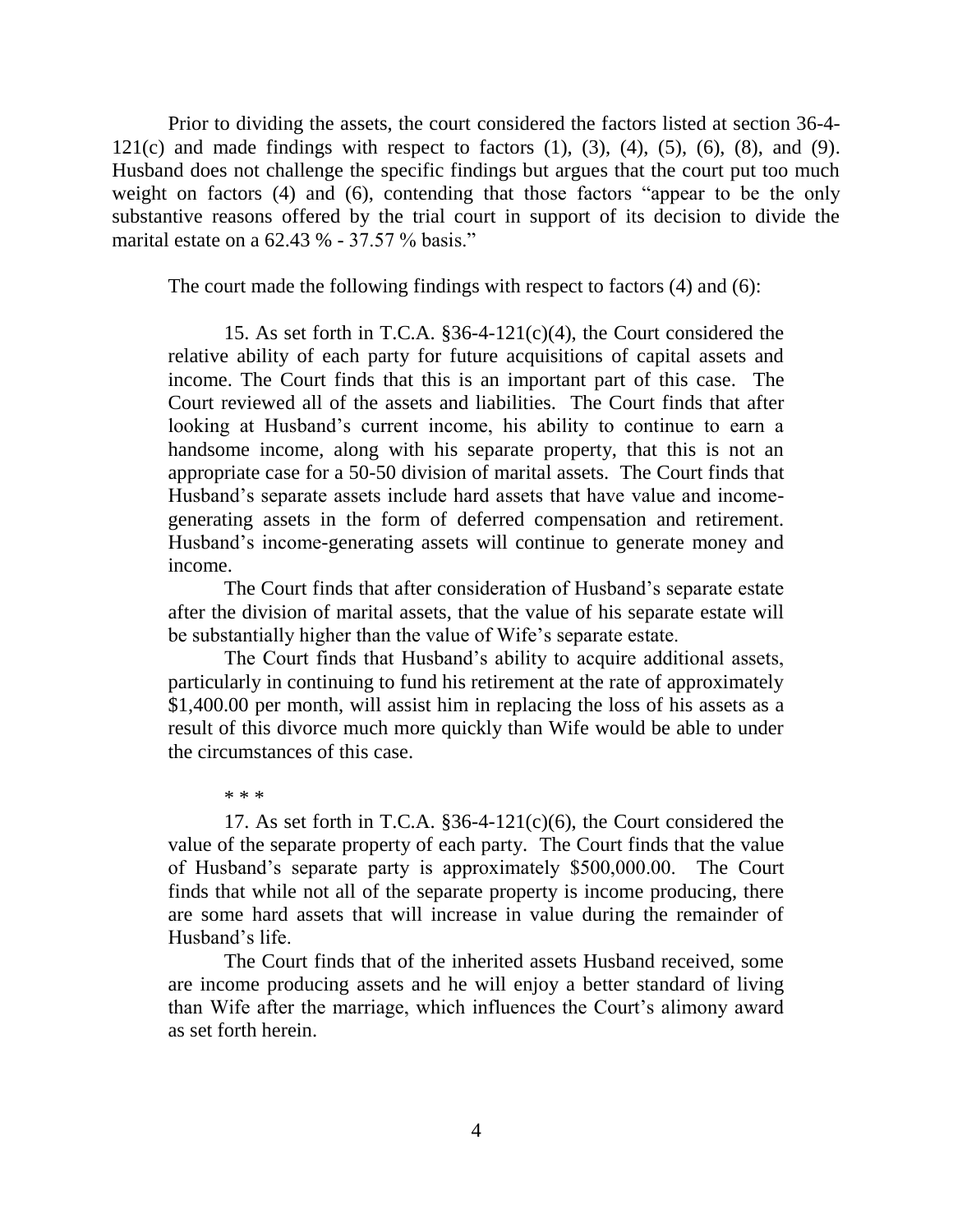In making the division, the court stated the following rationale:

In reviewing the parties assets and liabilities, the Court considered the factors listed in T.C.A. §36-4-121(c). The Court has spent a lot of time thinking about the division of the assets. The Court considered how the parties will be able to acquire income-producing assets in the future. The Court has taken into consideration a reasonable rate of return on a dollar. The Court has taken into consideration the incomes of the parties. There is a huge disparity in favor of Husband with regard to the ability to generate income.

Husband contends that the court made assumptions that are unsupported by the proof in the record, specifically, that the court erroneously considered whether Mr. Davis" separate assets would generate income in the future.

The division of marital property reflects the court's consideration of not only factors (4) and (6) but also the other factors the court was required to consider. The court characterized the marriage as "a typical marriage partnership, where Husband earned a considerable income. . . [and] Wife was the primary caretaker of the parties" children during the course of the marriage" and that, in addition to contributing income to the family from her employment during the marriage, Wife "made intangible contributions by being a good parent, primary caretaker and taking care of the parties" home. . . ." The court further recognized the significant disparity in the economic circumstances of the parties at the time of the divorce as "one of the reasons why the marital assets are to be awarded 60/40 in favor of Wife." The court did not state the weight it assigned to any particular factor and, taken in context, we do not find that the court's reliance on factors  $(4)$  and (6) is in any way inappropriate;<sup>2</sup> the findings are supported by the record, and the division is not the result of a misapplication of the factors. Accordingly, we affirm the division of the marital estate.

## **B. Award of Alimony**

A court may award rehabilitative alimony, alimony *in futuro*, transitional alimony, alimony *in solido*, or a combination of these. Tenn. Code Ann. § 36-5-121(d)(1). The intent of the General Assembly is that "a spouse, who is economically disadvantaged relative to the other spouse, be rehabilitated, whenever possible, by the granting of an order for payment of rehabilitative alimony." *Id.* at  $(d)(2)$ . When rehabilitation is not

<sup>&</sup>lt;sup>2</sup> Husband's separate assets include two investment accounts and an inherited IRA; he argues that the court abused its discretion in assuming that these assets would generate income in the future. We respectfully disagree, and do not assign error to the trial court's assumption that investment accounts generally have a reasonable rate of return, particularly in light of Husband"s testimony that, over the three years he had managed one of the investment accounts, the value had increased by approximately \$42,000.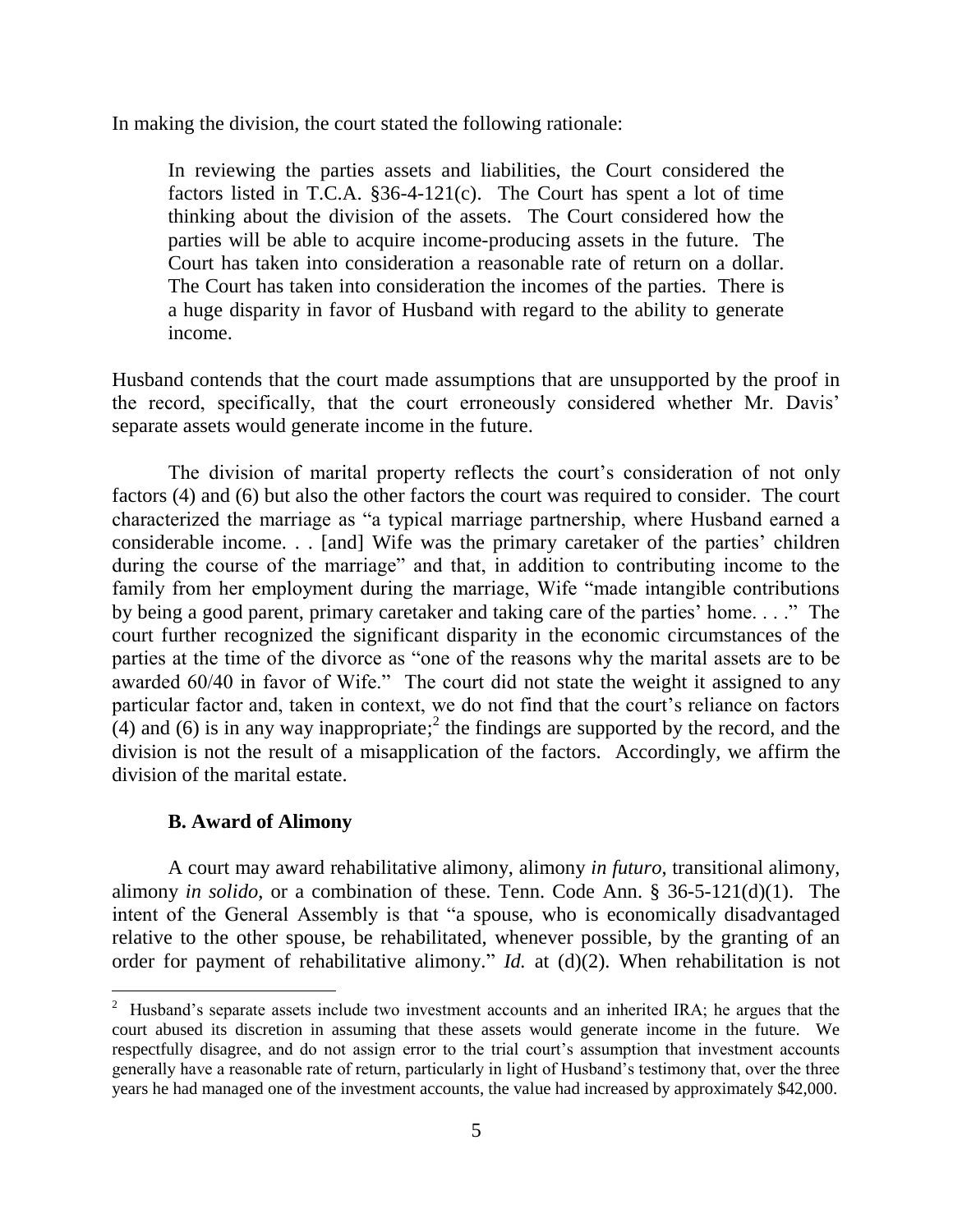feasible, "the court may grant an order for payment of support and maintenance on a long-term basis or until death or remarriage of the recipient . . . ." *Id.* at (d)(3). Relevant factors which are to be considered in awarding alimony include:

(1) The relative earning capacity, obligations, needs, and financial resources of each party, including income from pension, profit sharing or retirement plans and all other sources;

(2) The relative education and training of each party, the ability and opportunity of each party to secure such education and training, and the necessity of a party to secure further education and training to improve such party"s earnings capacity to a reasonable level;

(3) The duration of the marriage;

(4) The age and mental condition of each party;

(5) The physical condition of each party, including, but not limited to, physical disability or incapacity due to a chronic debilitating disease;

(6) The extent to which it would be undesirable for a party to seek employment outside the home, because such party will be custodian of a minor child of the marriage;

(7) The separate assets of each party, both real and personal, tangible and intangible;

(8) The provisions made with regard to the marital property, as defined in § 36-4-121;

(9) The standard of living of the parties established during the marriage;

(10) The extent to which each party has made such tangible and intangible contributions to the marriage as monetary and homemaker contributions, and tangible and intangible contributions by a party to the education, training or increased earning power of the other party;

(11) The relative fault of the parties, in cases where the court, in its discretion, deems it appropriate to do so; and

(12) Such other factors, including the tax consequences to each party, as are necessary to consider the equities between the parties.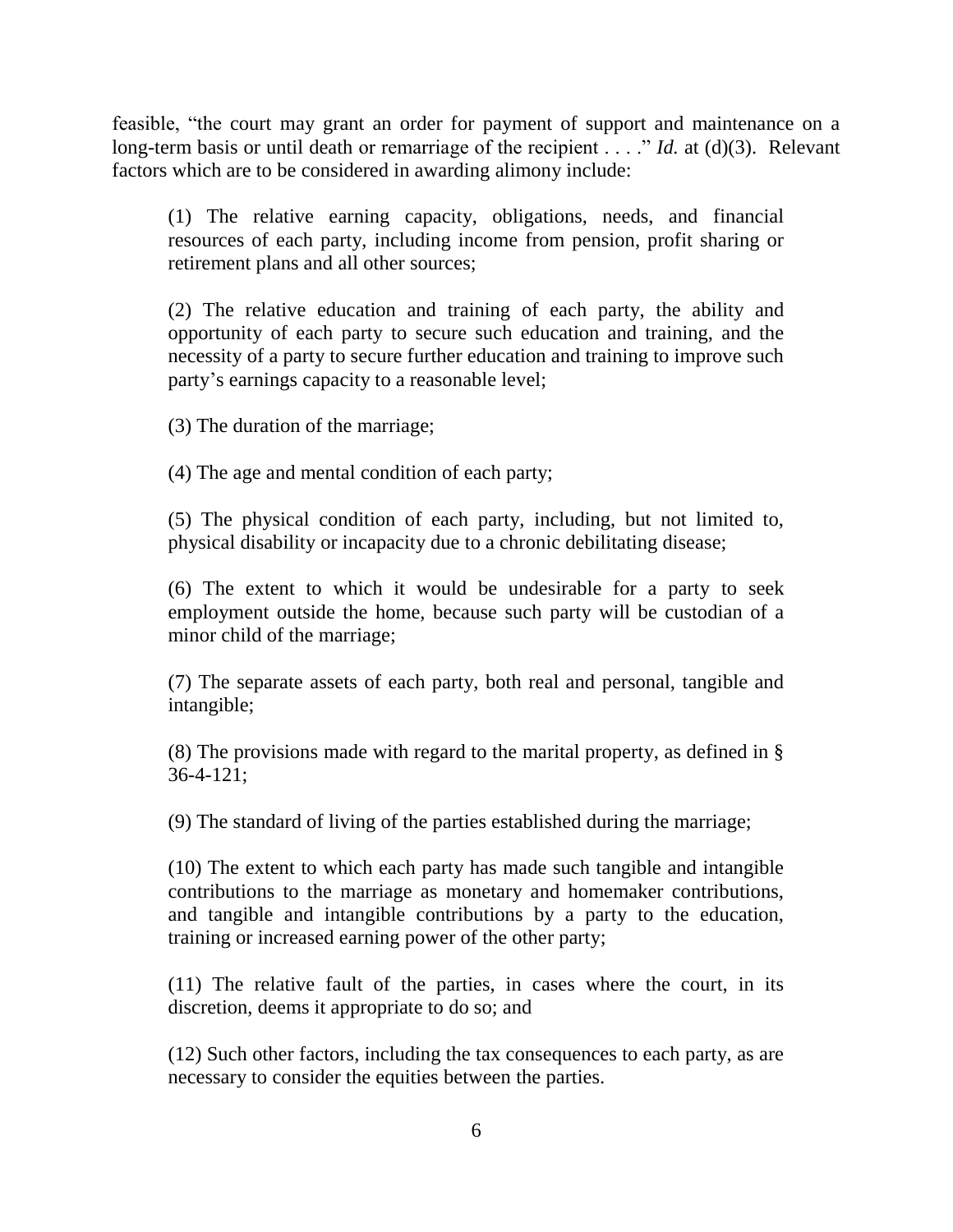Tenn. Code Ann. § 36-5-121(i). "Among these factors, the two that are considered the most important are the disadvantaged spouse's need and the obligor spouse's ability to pay." *Riggs v. Riggs*, 250 S.W.3d 453, 457 (Tenn. Ct. App. 2007) (citing *Robertson v. Robertson,* 76 S.W.3d 337, 342 (Tenn. 2002); *Bogan v. Bogan,* 60 S.W.3d 721, 730 (Tenn. 2001); *Sullivan v. Sullivan,* 107 S.W.3d 507, 510 (Tenn. Ct. App. 2002)). The "threshold consideration" is the disadvantaged spouse"s need. *Id.* (citing *Aaron v. Aaron,* 909 S.W.2d 408, 410 (Tenn. 1995); *Watters v. Watters,* 22 S.W.3d 817, 821 (Tenn. Ct. App. 1999).

The standard of review of an award of alimony that we employ was set forth by the Tennessee Supreme Court in *Gonsewski v. Gonsewski:*

[A] trial court's decision regarding spousal support is factually driven and involves the careful balancing of many factors. *Kinard v. Kinard,* 986 S.W.2d 220, 235 (Tenn. Ct. App. 1998); *see also Burlew [v. Burlew],* 40 S.W.3d [465] at 470 [(Tenn. 2001)]; *Robertson v. Robertson,* 76 S.W.3d 337, 340–41 (Tenn. 2002). As a result, "[a]ppellate courts are generally disinclined to second-guess a trial judge's spousal support decision." *Kinard,* 986 S.W.2d at 234. Rather, "[t]he role of an appellate court in reviewing an award of spousal support is to determine whether the trial court applied the correct legal standard and reached a decision that is not clearly unreasonable." *Broadbent v. Broadbent,* 211 S.W.3d 216, 220 (Tenn. 2006). Appellate courts decline to second-guess a trial court"s decision absent an abuse of discretion. *Robertson,* 76 S.W.3d at 343. An abuse of discretion occurs when the trial court causes an injustice by applying an incorrect legal standard, reaches an illogical result, resolves the case on a clearly erroneous assessment of the evidence, or relies on reasoning that causes an injustice. *Wright ex rel. Wright v. Wright,* 337 S.W.3d 166, 176 (Tenn. 2011); *Henderson v. SAIA, Inc.,* 318 S.W.3d 328, 335 (Tenn. 2010). This standard does not permit an appellate court to substitute its judgment for that of the trial court, but ""reflects an awareness that the decision being reviewed involved a choice among several acceptable alternatives,' and thus 'envisions a less rigorous review of the lower court's decision and a decreased likelihood that the decision will be reversed on appeal."" *Henderson,* 318 S.W.3d at 335 (quoting *Lee Medical, Inc. v. Beecher,* 312 S.W.3d 515, 524 (Tenn. 2010)). Consequently, when reviewing a discretionary decision by the trial court, such as an alimony determination, the appellate court should presume that the decision is correct and should review the evidence in the light most favorable to the decision. *Wright,* 337 S.W.3d at 176; *Henderson,* 318 S.W.3d at 335.

350 S.W.3d 99, 105-06 (Tenn. 2011) (footnote omitted).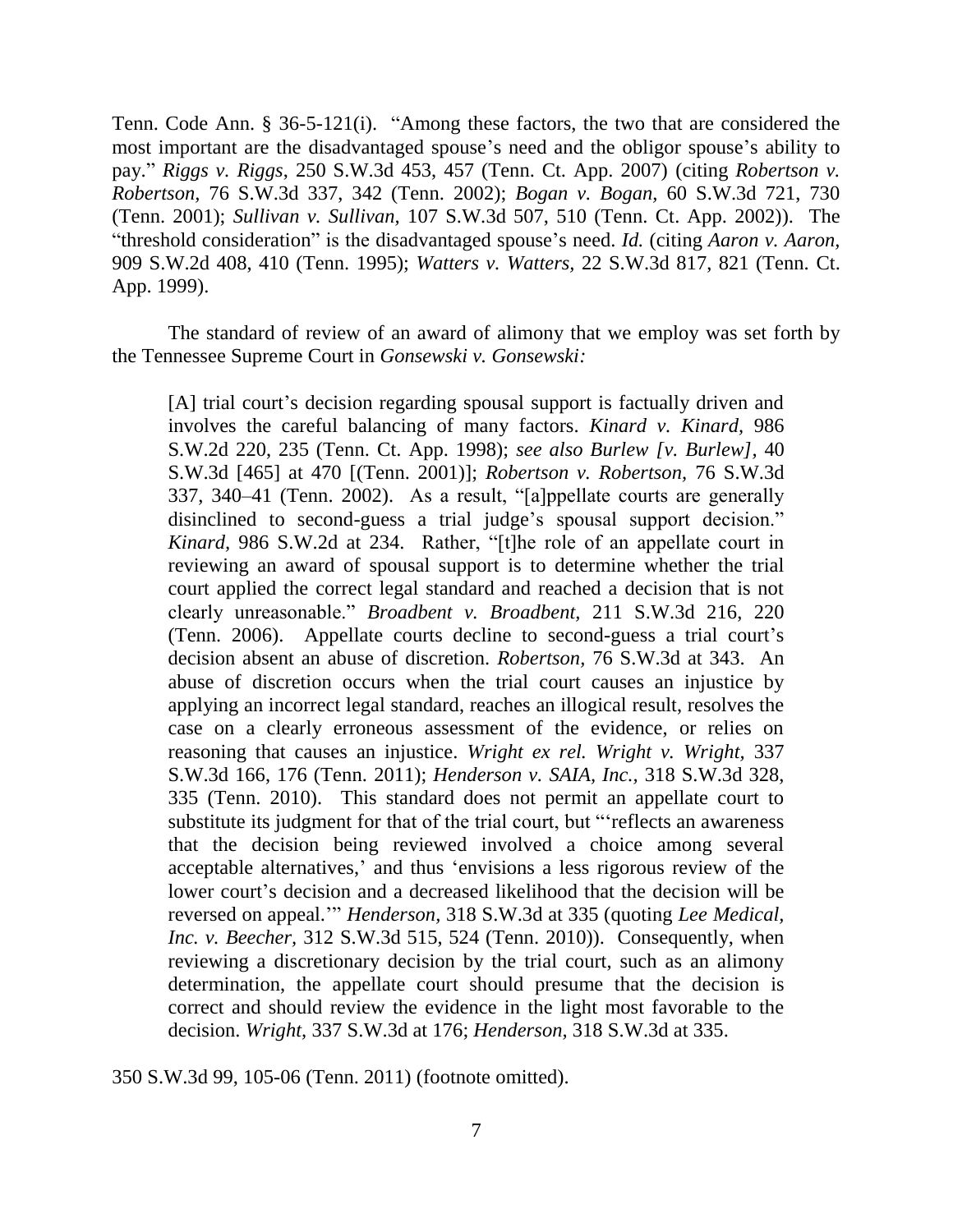Husband contends that "alimony is the key issue in the present appeal," arguing that the court abused its discretion in awarding to Wife the amount of alimony *in futuro* it did and in awarding alimony *in solido*. We will examine each award in turn.

## **1. Alimony** *in Futuro<sup>3</sup>*

In its order, the trial court stated that it had "carefully considered the factors listed in T[ennessee] C[ode] A[nnotated] § 36-4-121" and made extensive factual findings with respect to factors  $(1)$ ,  $(2)$ ,  $(3)$ ,  $(4)$ ,  $(5)$ ,  $(9)$ , and  $(10)$  before finding that Wife had a need for alimony, that Husband had approximately \$2,000 left over each month after paying his expenses, and that Wife could not be rehabilitated. The court awarded Wife alimony *in futuro* in amounts that step down over the lifetime of Husband, or until her death or remarriage.<sup>4</sup>

 $(2)(A)$  An award of alimony in futuro shall remain in the court's control for the duration of such award, and may be increased, decreased, terminated, extended, or otherwise modified, upon a showing of substantial and material change in circumstances.

<sup>4</sup> The order states that:

Based on the above, and the entire trial record, it is the ORDER of the Court that Wife will be awarded alimony in futuro as follows:

Husband will pay to Wife the sum of Four Thousand Five Hundred Dollars (\$4,500) per month in alimony in futuro until Husband's 60th birthday.

Upon Husband"s 60th birthday, his obligation to pay to Wife alimony in futuro will be reduced to Two Thousand Five Hundred Dollars (\$2,500) per month until he reaches the age of 65.

Upon Husband"s 65th birthday, his obligation to pay Wife alimony in futuro will be reduced to Two Thousand Dollars (\$2,000) per month *until Wife's death or remarriage, or the Husband's death*."

(Italics added.) Tennessee Code Annotated section 36-5-121(f)(1) provides that an award of alimony *in futuro* abates upon the death or remarriage of the recipient, and thus, consistent with the statute, the italicized language above applies to each phase of the alimony *in futuro* award.

<sup>3</sup> The portion of Tennessee Code Annotated section 36-5-121 pertinent to the issues in this appeal provides:

<sup>(</sup>f)(1) Alimony in futuro, also known as periodic alimony, is a payment of support and maintenance on a long term basis or until death or remarriage of the recipient. Such alimony may be awarded when the court finds that there is relative economic disadvantage and that rehabilitation is not feasible, meaning that the disadvantaged spouse is unable to achieve, with reasonable effort, an earning capacity that will permit the spouse"s standard of living after the divorce to be reasonably comparable to the standard of living enjoyed during the marriage, or to the post-divorce standard of living expected to be available to the other spouse, considering the relevant statutory factors and the equities between the parties.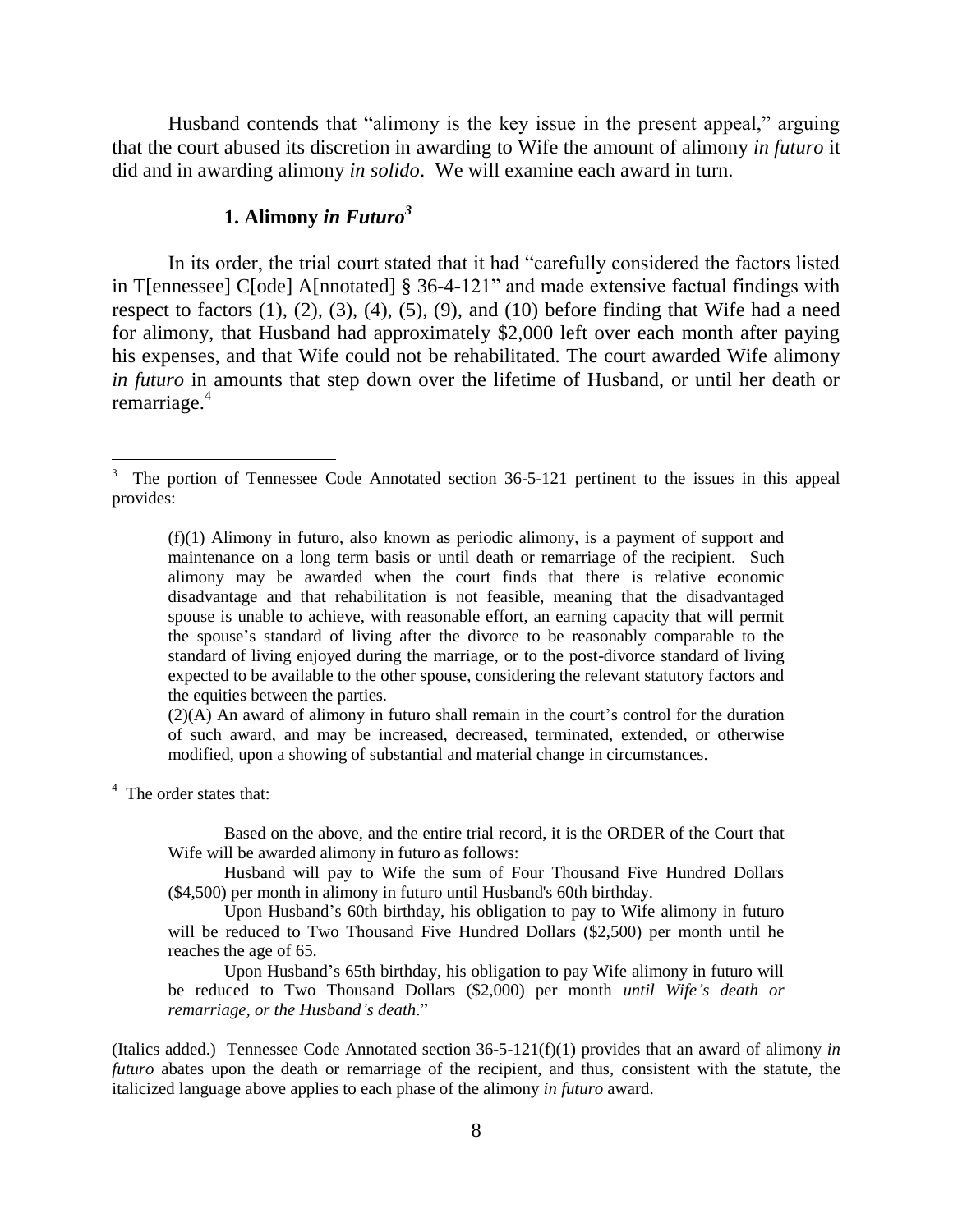Husband does not challenge the findings with respect to factors (2), (3), (4), or  $(10)$ , nor does he argue that the evidence does not support an award of alimony;<sup>5</sup> he assigns error to the amount of the award.

#### *(a). Factor (1)*

The court was required to consider "[t]he relative earning capacity, obligations, needs, and financial resources of each party, including income from pension, profit sharing or retirement plans and all other sources." Tenn. Code Ann.  $\S$  36-5-121(i)(1). With respect to this factor, the court found:

Husband has a higher earning capacity than Wife and has a good income. It is possible, although it may not be probable, that his income will increase. In addition, Husband has approximately \$500,000.00, about \$300,000 of which generates income in the form of interest and dividends. He is also required under the I.R.S. regulations to draw down on the inherited retirement accounts each year.

The Court finds that Wife's earning capacity is relatively low. Based upon her Social Security statement, the highest annual income she earned while working during the marriage was \$ 45,000.00.

The Court finds that there is a clear disparity of income.

The Court finds that Husband"s needs are reasonable. The Court finds that some of Wife's needs are not reasonable.

The Court has considered the financial resources of each party and finds that Husband has more financial resources from which income can be produced.

The Court finds that Husband will derive income from pension, profit-sharing or retirement plans and the amount of money in those retirement accounts is an important consideration on the duration of the alimony in this case.

Wife introduced an income and expense statement, which reflects monthly expenses of \$8,956 and income of \$1,708.79, for a deficit of \$7,247.21. On cross examination, Wife acknowledged that she was not actually incurring expenses in the amounts listed for recreation/entertainment, dance/voice lessons, savings, donations, or retirement and that the \$425 expense for health insurance would not be incurred if Husband paid her COBRA conversion premium.<sup>6</sup> Husband asserts that Wife "padded"

<sup>&</sup>lt;sup>5</sup> Husband states in his brief that this Court "is unlikely to find that the trial court abused its discretion in reaching that decision" to award alimony *in futuro*.

<sup>&</sup>lt;sup>6</sup> In the course of her examination, Wife testified as to a handwritten entry on her statement whereby the \$200 entry for vacation was changed to \$40; we have used the \$40 figure in our calculation.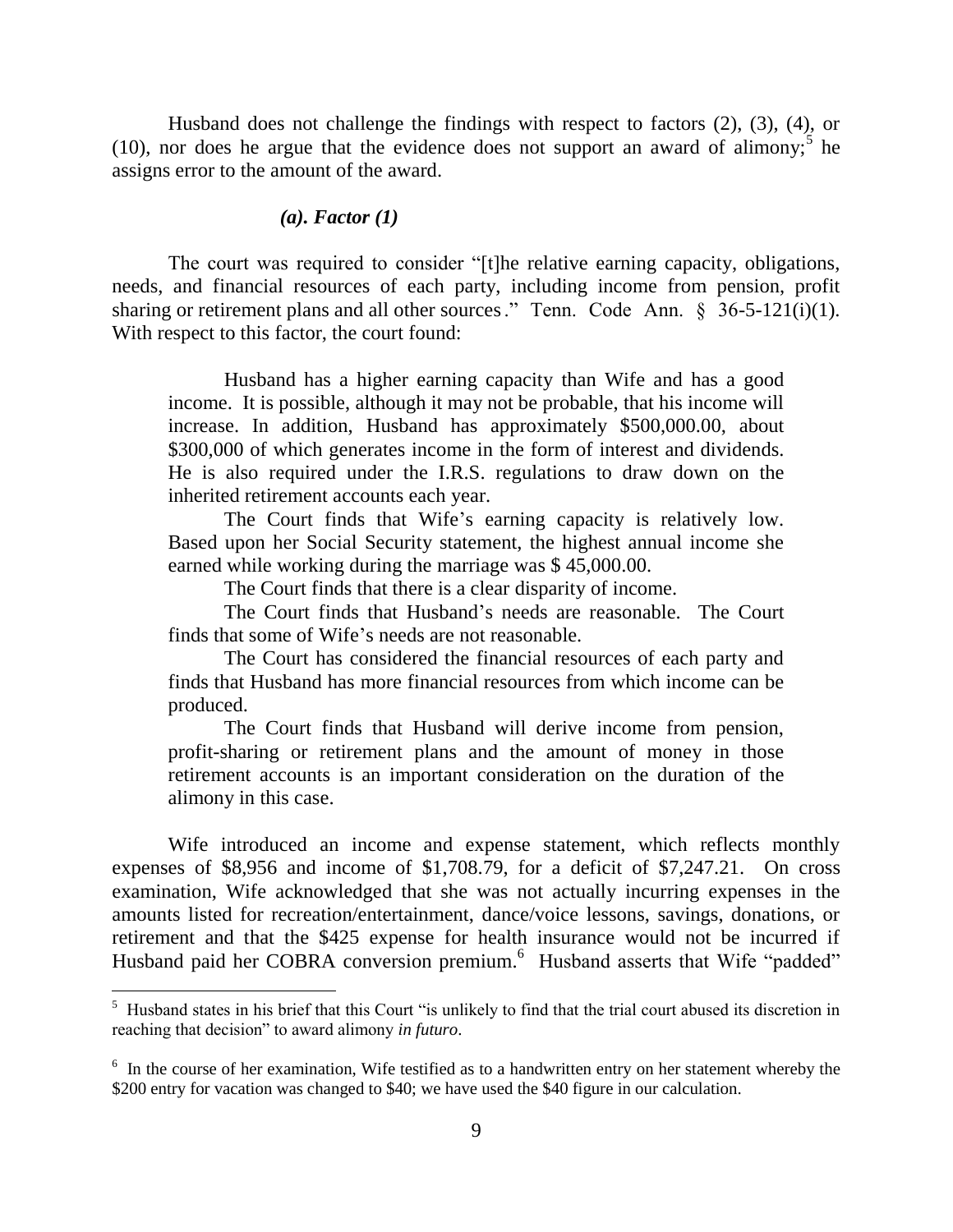her monthly expenses in her income and expense statement by "listing monthly expenses that did not exist in reality" and that her alimony award should be reduced accordingly.<sup>7</sup> The court found that some of Wife"s expenses are unreasonable; however, the court did not make clear what evidence it relied upon in determining that Wife"s deficit was \$7,500. In our calculation, taking into account the expenses Wife testified she was not actually incurring, her need is approximately \$5,800 per month.

The trial court found that Wife had a need of \$7,500; we have concluded that this amount is not supported by the evidence and have accordingly reduced the figure to \$5,800. The trial court stated the following with respect to Husband"s ability to pay: "The Court further finds that the expenses listed on Husband"s Income and Expense Statement are very reasonable and that he has left over, after all of his expenses, approximately \$2,000 per month." The court did not explain the basis of its determination that Husband has the ability to pay an award in excess of \$2,000 per month.

### *(b). Factor (5)*

In its consideration of subsection  $(i)(5)$ , "the physical condition of each party, including, but not limited to, physical disability or incapacity due to a chronic debilitating disease," the court found:

41. . . .There was no medical testimony with regard to Wife"s medical problems.

The Court finds that Wife is on disability and she described in her testimony chronic medical issues and diseases that affect her ability to be employed in the future.

 $\overline{a}$  $7$  Husband takes issue with the amounts Wife listed in the categories of medical expenses, prescriptions, clothing, car payments, and income. The testimony relating to Wife"s medical expenses was that she had included costs of flying to the Mayo Clinic and "was also basing this [amount] on the tests that I am set to do in the next few months." The type of testing was not questioned further; neither were the amounts she listed for prescriptions. As to the \$500 monthly expense for a car, Husband elicited no testimony from Wife on cross examination about the expense. Husband testified that Wife drove a 2006 Honda Pilot with "a little over 100,000" miles on it, and that both of them had included a \$500 expense in their monthly income and expense statements as a projected payment for a new or used vehicle. Husband also challenges Wife"s \$300 per month allocation for clothing. When asked if she spent \$300 per month on clothing for herself, she testified, "Maybe not. But [I] have a 22-year-old that I can"t pitch out on the street." Finally, Wife testified that she had accepted \$200 from a friend of her daughter's who stayed with Wife in the marital home for a month. In light of Wife's testimony that this money was to cover the groceries and utilities used by the guest, we do not deem this money to be income. The testimony does not support a reduction in Wife"s expenses to the degree urged by Husband, and we leave undisturbed the amounts listed in Wife"s statement in the categories of medical expenses, prescriptions, clothing, car payments, and income.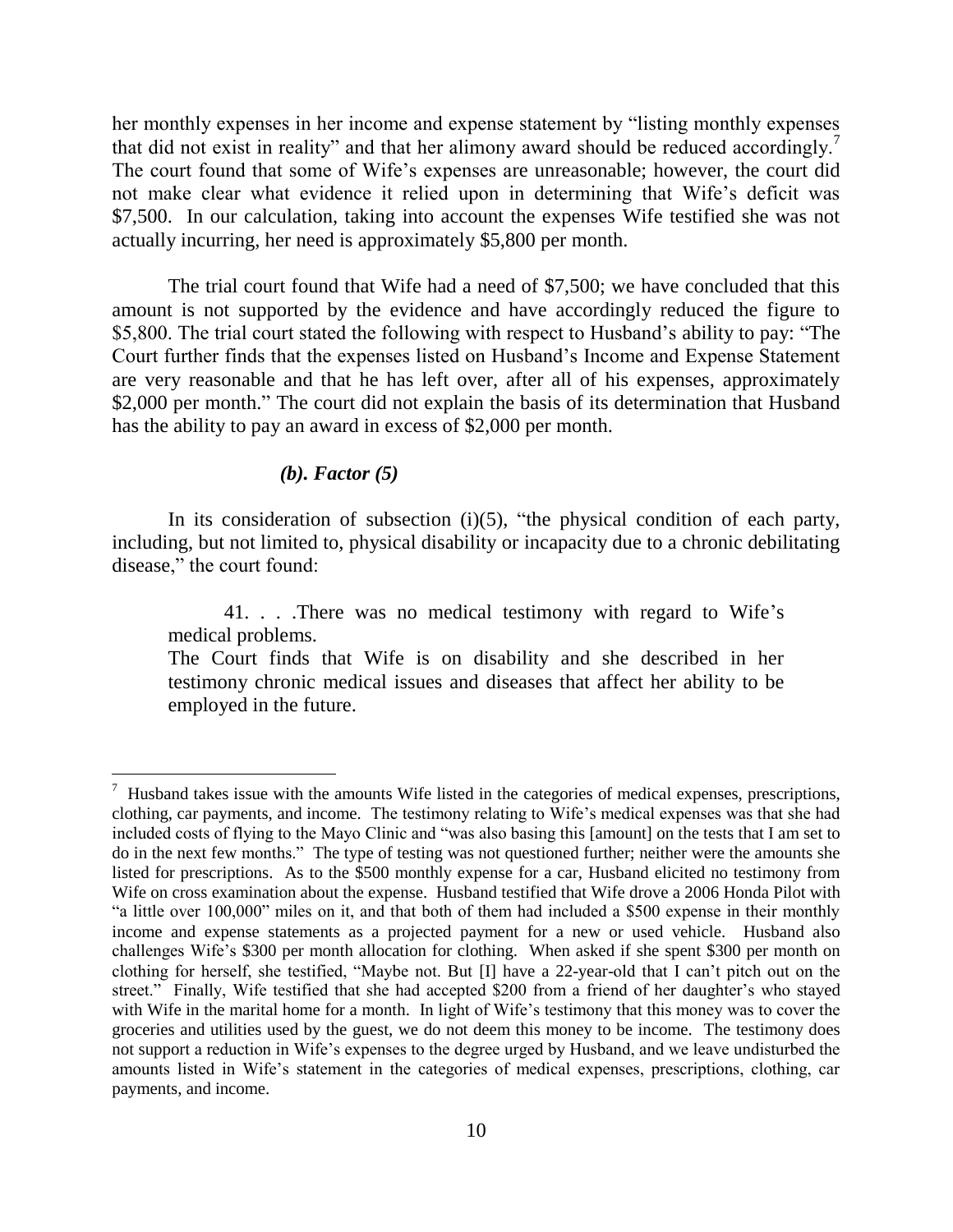42. The Court finds Wife"s testimony credible. The Court also finds Husband"s testimony credible.

43. The Court finds that Wife"s medical problems prevent her from being employed somewhere where she could earn a living and contribute to her own income in a meaningful way, as she was able to do prior to her recent medical problems. The Court finds that Wife takes numerous medications. The Court finds that Wife's testimony serves as a good basis for her being unable to get a full time job at this time.

Husband argues that "[t]he Trial Court's finding that, at the time of the trial, Ms. Davis 'was not able to be rehabilitated because of her health' is simply not supported by the evidence in the record." We disagree. Wife testified as to the various symptoms she experiences as a result of her medical conditions, including joint pain, muscle weakness, drops in blood pressure that make her feel faint and gave her tunnel vision, inability to concentrate, and trouble with regulating her body temperature.<sup>8</sup> When asked about the physical limitations that prevent her from teaching, she testified:

I have to take rest breaks about every hour and a half. Because if I don"t, I get fatigued. And when I get fatigued, then my joints, from my hips down, lock, and I do a fantastic impression of the walking dead. But it's  $-$  it's very painful and, also, my muscles get very weak. And I get a lot of brain fog, too, when I"m fatigued.

She also testified about the twelve prescription medications and supplements she takes to treat joint pain, anxiety, glucose intolerance, blood pressure, hypothyroidism, ADHD, vitamin B12 deficiency, peptic ulcers, and allergies. The court questioned her as follows:

THE COURT: Do they -- do these medications control the symptoms that they are designed to control to an extent where you"re able to conduct dayto-day living and take care of yourself day to day, period? THE WITNESS: No, sir.

 $\overline{a}$ 

<sup>&</sup>lt;sup>8</sup> Husband argues that Wife gave expert testimony in this regard. On Husband's objection to Wife's testimony, a portion of which the court sustained, the court ruled:

She can testify as to what she has, if it"s not a diagnosis that you-all disagree with. She can testify about the symptoms she has. She can testify about how those symptoms affect her. And that's pretty broad. . . . The diagnosis, prognosis, percent of disability, medical and factual basis for the extent of disability - - unless you all have agreed otherwise - those are not able . . . to be testified to by a layperson."

We have reviewed Wife's testimony; it is consistent with the court's ruling and not inadmissible or improper in any respect.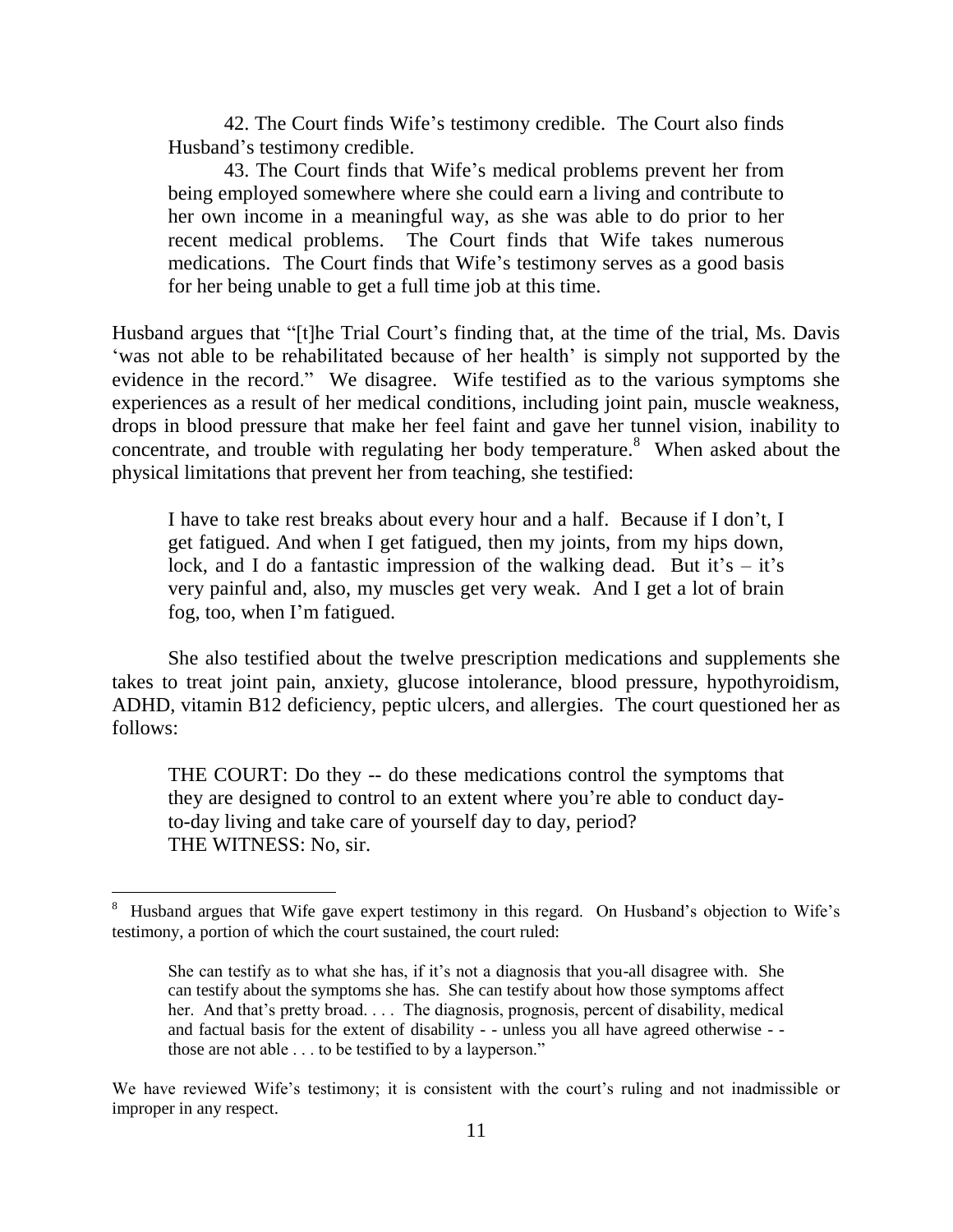THE COURT: Okay. THE WITNESS: I have to get help. I have actually paid for help. THE COURT: For what kind of help? THE WITNESS: Well, like, in the summertime I am essentially trapped in the house because I can"t tolerate heat over 85 degrees. THE COURT: Okay. THE WITNESS: And so if the grocery store – THE COURT: So you still have issues that essentially keep you from doing what you want to do or need to do, possibly, from time to time because of these medical issues that you have; correct? THE WITNESS: Correct. . . .

We have considered the testimony of Wife cited by Husband in support of his argument that the evidence does not support the conclusion that Wife is not able to work; the testimony does not run counter to the Court"s finding that Wife has "chronic medical issues and diseases that affect her ability to be employed in the future." We also acknowledge in this regard that the court made a determination that Wife"s testimony was credible. We afford great deference to the trial court's assessment of the credibility of the witnesses, and we will not reassess factual findings based on witness credibility unless clear and convincing evidence supports a different finding. *Coleman Mgmt., Inc. v. Meyer*, 304 S.W.3d 340, 348 (Tenn. Ct. App. 2009) (citing *Humphrey v. David Witherspoon, Inc.,* 734 S.W.2d 315, 315–16 (Tenn.1987)).

### *(c). Factor (9)*

The court was required to consider the standard of living of the parties. Husband contends that the court "ignored" the parties' "frugal" standard of living. Contrary to Husband"s argument, the court expressly found that "during the marriage the parties enjoyed a comfortable standard of living, but certainly not extravagant." The evidence supports this determination, and Husband's argument is without merit.

#### *(d). Husband's separate income producing property*

Having resolved Husband's arguments with respect to the court's factual findings, we turn to his arguments that the trial court erroneously concluded that Husband"s investment and 401(k) accounts would increase in value when there was no testimony to support such a conclusion and that the court erroneously "placed an inordinate amount of weight on the ability of [his] separate assets to generate income for him in the future."

The stipulation of assets and liabilities submitted after trial reflects that Husband"s separate property consisted of three investment accounts, coins, guns and tools. He testified that he opened one of the investment accounts, which had a balance of \$357,675 at the time of trial, with the monies he inherited from his father"s estate; that he had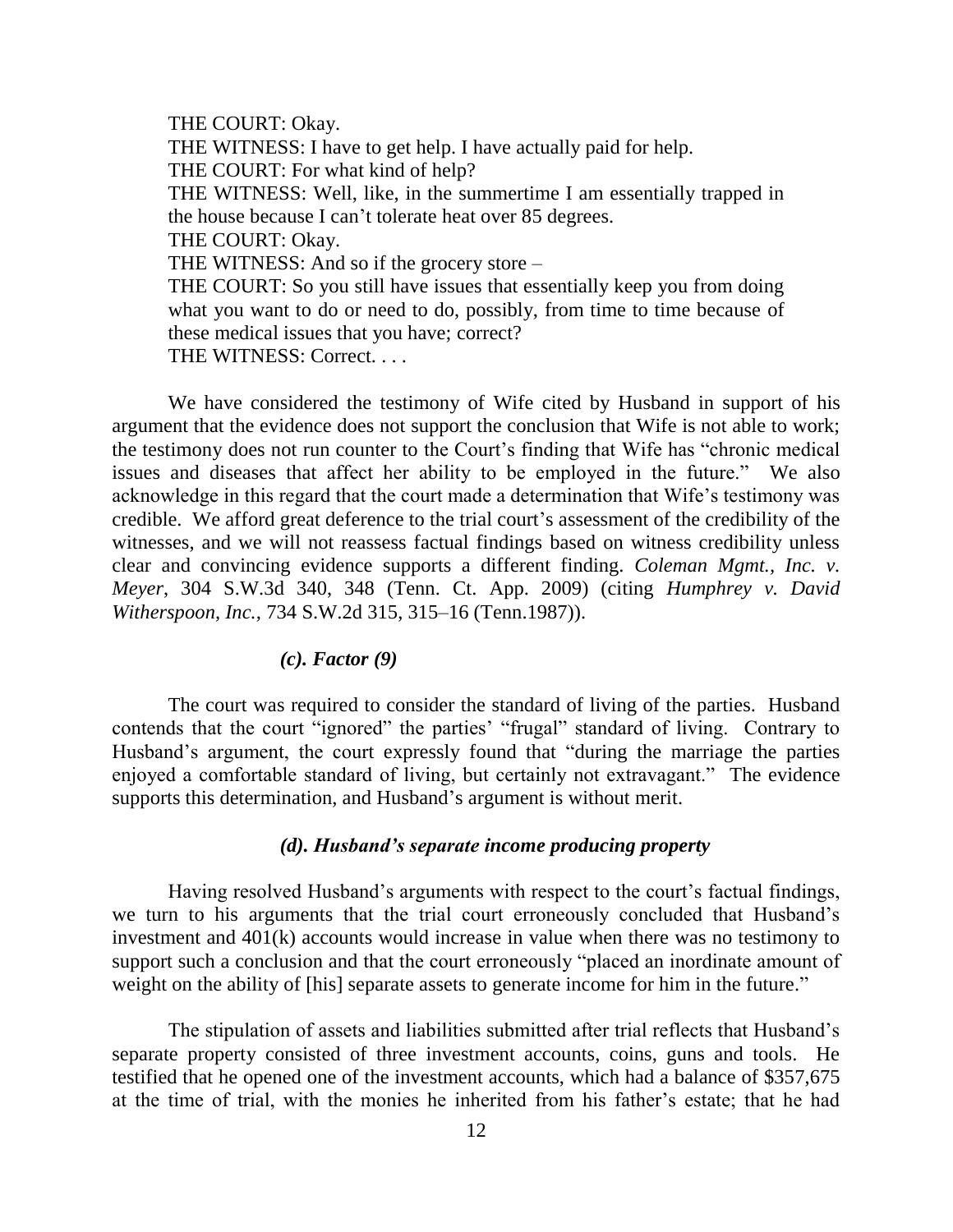actively managed the account for the preceding three years, over which period the account increased in value by approximately \$42,000. A second investment account, which he inherited, had a balance of \$140,695 at the time of trial, and required an annual withdrawal of \$4,000. This evidence supports a conclusion that the accounts will produce income in the future that is available to Husband.

In making the award, it is clear that the court considered all assets, marital and separate, available to the parties; the court stated that "the amount of money in [Husband"s] retirement accounts is an important consideration on the duration of the alimony."<sup>9</sup> Taken in context with the nature of the other assets, the age of the parties, Wife's inability and Husband's ability to work, and the fact that the parties also held pension accounts which would generate income in the future, the consideration of Husband"s separate income producing accounts in crafting the award of alimony was not an inappropriate weighing of that asset nor an abuse of discretion.

### *(e.) Amount of the award*

While acknowledging that this court will likely hold that an award of alimony *in futuro* is appropriate, Husband asks this court to reduce the award of \$4,500 per month to \$1,850 per month, if he is required to pay the COBRA premium, or to \$2,275 per month, without the COBRA premium. Husband suggests that a reduced monthly obligation is appropriate due to Wife's inflation of the amount of her needs.

The trial court found that Wife had a need of \$7,500; we have concluded that this amount is not supported by the evidence and have accordingly reduced the figure to \$5,800. The trial court stated the following with respect to Husband's ability to pay:

 $\overline{a}$ 

- THE COURT: Exactly. There will be no award of any portion of the pension of either party to the other when it's -- when it starts paying out.
- MR. NEWMAN: Okay.
- THE COURT: None of that. I just want to make it as simple as possible.
- MR. NEWMAN: So he'll get his –
- THE COURT: That's made up in the alimony. Yes, sir.
- MR. NEWMAN: He'll get his pension. She'll get her pension. So we don't --
- THE COURT: Exactly.
- MR. NEWMAN: -- have to divide those.
- THE COURT: Exactly right.

 $9\sigma$  At the April 23 proceeding in which the court announced its oral ruling, the following exchange occurred, which makes clear that the court intended for the lack of split pensions to be "made up in the alimony" award:

MR. NEWMAN: Are we to presume that, because she is getting alimony and the Court said in futuro, that his pension is his pension and hers is hers? Or what are we doing on the pensions?

THE COURT: Exactly.

MR. NEWMAN: Okay.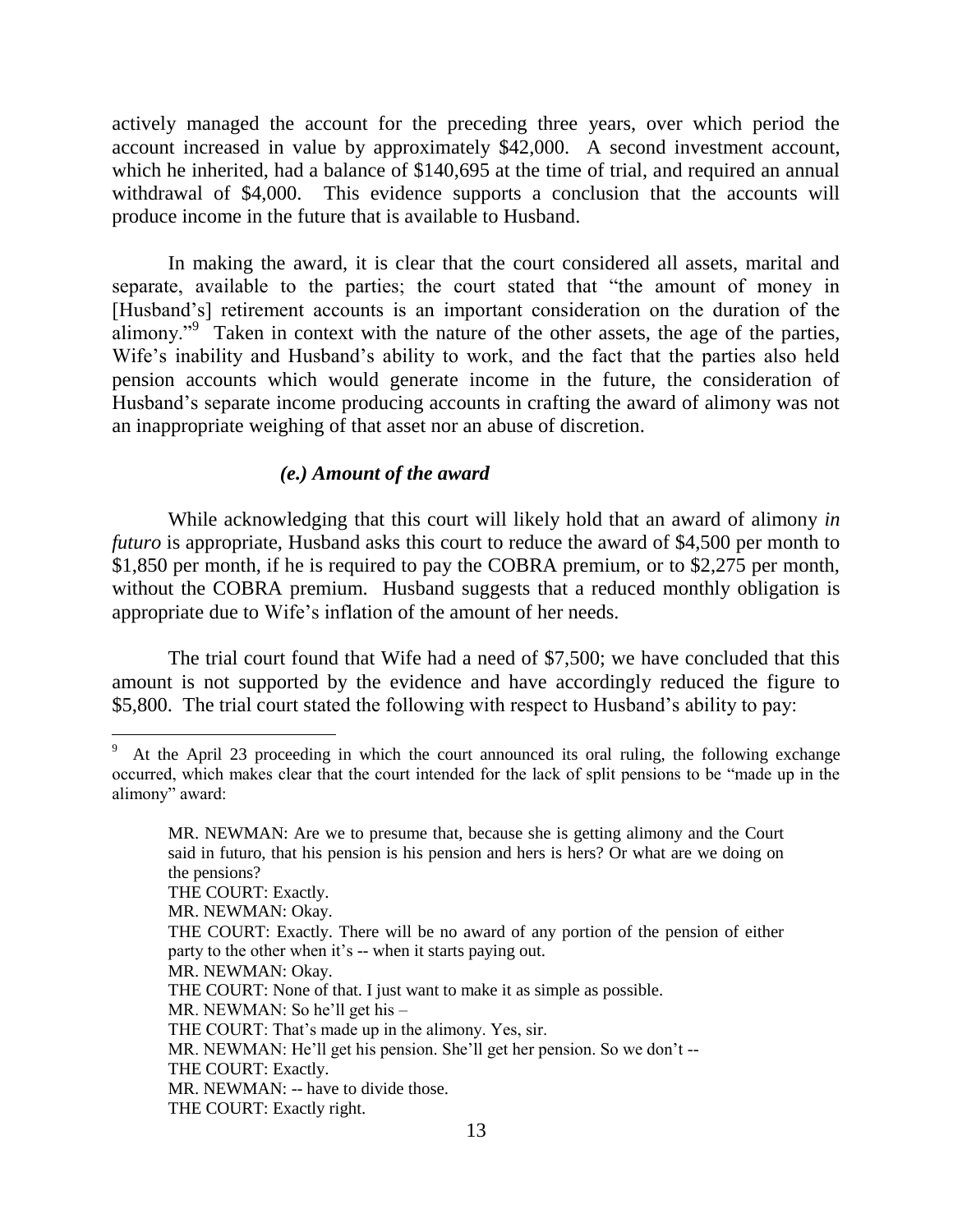The Court further finds that the expenses listed on Husband"s Income and Expense Statement are very reasonable and that he has left over, after all of his expenses, approximately \$2,000 per month.

The court did not make a finding of fact that Husband has the ability to pay an award in excess of \$2,000 per month.

The amount of alimony to be awarded is within the sound discretion of the trial court, *Gonzewski*, 350 S.W. 3d at 105, and will not be disturbed by the court absent an abuse of discretion. *Riggs*, 250 S.W.3d at 457. An abuse of discretion may occur where a trial court orders a spouse to pay alimony in an amount that would create a substantial deficit for the obligor spouse. *See Ezekiel v. Ezekiel*, No. W2014-02332-COA-R3-CV, 2015 WL 4916930, at \*7 (Tenn. Ct. App. Aug. 17, 2015) (citing *Hazen v. Hazen*, No. W2003-00778-COA-R3-CV, 2004 WL 1334517, at \*3 (Tenn. Ct. App. June 14, 2004); *Walker v. Walker*, No. E2001-01759-COA-R3-CV, 2002 WL 1063948, at \*5 (Tenn Ct. App. May 29, 2002); *Floyd v. Floyd*, No. M2007-02420-COA-R3-CV, 2008 WL 5424014, at  $*12$  (Tenn. Ct. App. Dec. 30, 2008) (affirming the trial court's refusal to award wife alimony where husband faced a monthly deficit)).

Because the court did not make a factual finding that Husband could pay \$4,500 per month in alimony, we are unable to presume that there is a sufficient factual basis for the underlying decision and cannot conclude that the court did not abuse its discretion. *See Crabtree v. Crabtree*, 16 S.W.3d 356, 360 (Tenn. 2000); Tenn. R. Civ. P. 52.01. Accordingly, while we affirm the determination that Wife has a need for and Husband has the ability to pay alimony *in futuro*, in the absence of a finding of the specific amount Husband is able to pay, we are unable to affirm the amount of the award. Accordingly, we vacate the award of \$4,500 per month and remand the case for reconsideration of the amount Husband is able to pay and for the court to make findings in accordance with Rule 52.01; on remand, the court may, in its discretion, hear additional proof as it may deem necessary. $^{10}$ 

 $\overline{a}$ 

<sup>&</sup>lt;sup>10</sup> Where the trial court has not made the requisite findings, we have the ability to conduct a de novo review of the record to determine where the preponderance of the evidence lies or to remand the case for the court to make findings of fact and conclusions of law. *Gooding v. Gooding*, 477 S.W. 3d 774, 783 (Tenn. Ct. App. 2015) (citing *Lovlace v. Copley*, 418 S.W.3d 1, 36 (Tenn. 2013); *Ganzevoort v. Russell*, 949 S.W.2d 293, 296 (Tenn. 1997); *Nashville Ford Tractor, Inc. v. Great Am. Ins. Co.*, 194 S.W.3d 415, 424 (Tenn. Ct. App. 2005). While we have determined that the evidence supports the finding that Husband"s investment accounts will produce income in the future, there is no finding as to the amount which could be expected. We also note that the trial court made reference to the fact that Husband funded his 401(k) with monthly payments of \$1,400, but did not specifically state that the court took this amount into account in determining Husband"s ability to pay. For these reasons, we have determined that the best course is to have the trial court clarify the basis for the amount.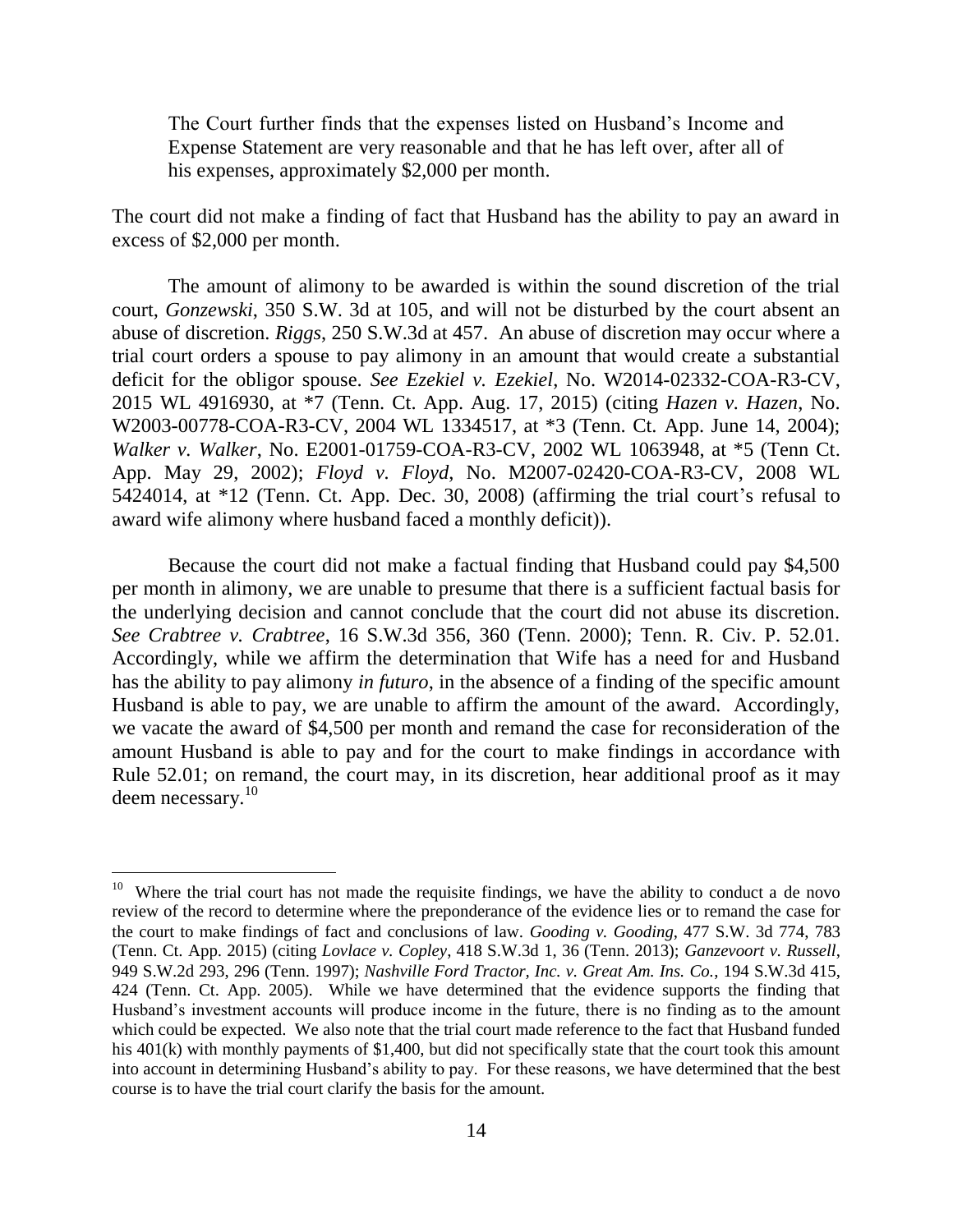Husband also asks that we reduce the \$2,000 monthly payment when he turns 65 to \$1,000 per month, arguing that "[Wife] may actually be receiving more income than he will be at that point in time." We respectfully decline. An award of alimony *in futuro* is modifiable, and Husband"s concerns may be addressed if and when warranted.

### **2. Alimony** *in Solido*

The court awarded Wife \$20,000 as alimony *in solido*. On Husband"s motion to alter or amend this portion of the order, the court modified the award of alimony *in solido* to \$16,200. Husband contends that the award of alimony *in solido* was an abuse of discretion because Wife"s share of the divided marital estate provided her with "ample funds available to her to pay the balance owed to her attorney."

"An award of attorney"s fees in divorce litigation is alimony *in solido*." *Yattoni-Prestwood v. Prestwood*, 397 S.W.3d 583, 596 (Tenn. Ct. App. 2012) (citing *Herrera v. Herrera,* 944 S.W.2d 379, 390 (Tenn. Ct. App. 1996)). In *Owens v. Owens,* this court explained:

Trial courts customarily will award attorney"s fees as alimony when an economically disadvantaged spouse would otherwise be forced to deplete assets in order to pay attorney"s fees. Therefore, a party need not be required to pay legal expenses out of funds and assets awarded by the trial court and intended to provide future support and income.

241 S.W.3d 478, 496 (Tenn. Ct. App. 2007) (internal citations omitted). Awards of attorney"s fees are within the sound discretion of the trial court and will not be disturbed on appeal absent an abuse of that discretion. *Langschmidt v. Langschmidt,* 81 S.W.3d 741, 751 (Tenn. 2002).

Wife was awarded marital property valued at approximately \$600,000, including the martial residence valued at \$450,000 and encumbered with a mortgage of \$202,810; marital debt of approximately \$23,000; and separate property valued at approximately \$16,000. In comparison, Husband was awarded marital property valued at approximately \$386,000, primarily comprised of bank, retirement, and investment accounts; marital debt of approximately \$41,000; and separate property valued at approximately \$567,000. We have affirmed the court's factual findings relating to Wife's need for spousal support, her physical limitations, husband"s income, and the amount of Husband"s separate property. The primary asset Wife received was the marital residence, while Husband received bank, retirement, and investment accounts. Consistent with *Owens*, Wife should not have to deplete her assets to pay her attorney. Accordingly, we conclude that the trial court did not abuse its discretion in awarding \$16,200 as alimony *in solido* to Wife for her attorney's fees.